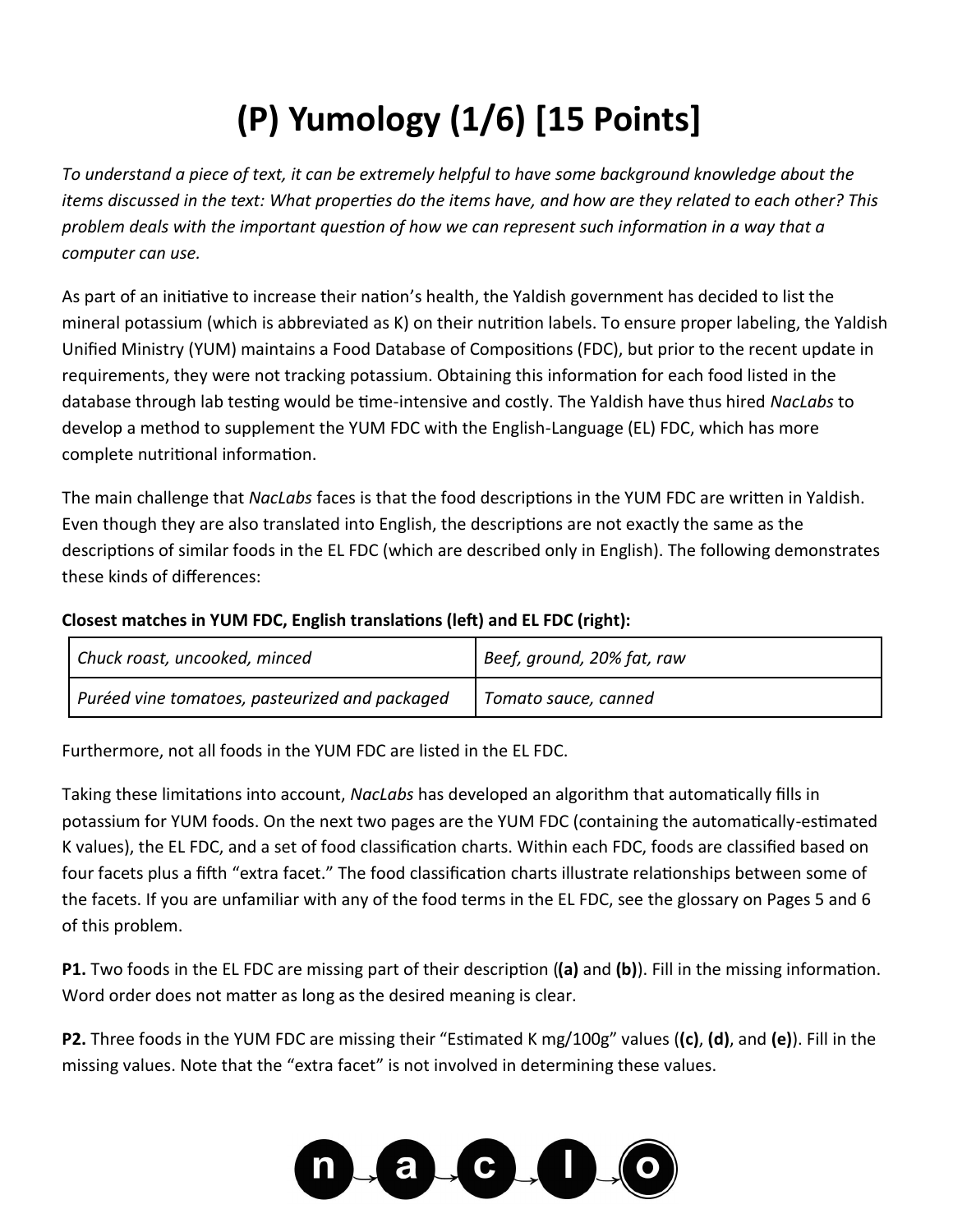### **(P) Yumology (2/6)**

#### **EL FDC**

| EL ID | <b>Description</b>                                               | K mg/100 grams | <b>Facets</b>              | <b>Extra facet</b> |
|-------|------------------------------------------------------------------|----------------|----------------------------|--------------------|
| E01   | Apple, raw, with skin                                            | 107            | B1245; C0121; E0151; F0003 | A2003              |
| E02   | Pineapple rings, homemade, oven-dried<br>from fresh, unsweetened | 778            | B1484; C0126; E0133; F0013 | A2001              |
| E03   | Applesauce, canned baby food,<br>unsweetened, no ascorbic acid   | 74             | B1245; C0126; E0215; F0013 | A2003              |
| E04   | Beet greens, raw                                                 | 762            | B1423; C0240; E0151; F0003 | A2003              |
| E05   | Bacon                                                            | 565            | B1136; C4545; E0133; F0001 | A2003              |
| E06   | Bacon, raw                                                       | 201            | B1136; C4545; E0133; F0003 | A2003              |
| E07   | Bacon, meatless, pan-fried or broiled                            | 170            | B1452; C0120; E0133; F0013 | A2003              |
| E08   | Raisins, golden                                                  | 746            | B1275; C0121; E0151; F0001 | A2001              |
| E09   | Coconut water, from a coconut                                    | 250            | B1530; C0339; E0114; F0003 | A2003              |
| E10   | Beetroot powder, red or golden                                   | 2400           | B1423; C0140; E1152; F0001 | A2001              |
| E11   | Pumpkin, canned purée                                            | 209            | B1534; C0126; E0215; F0013 | A2003              |
| E12   |                                                                  | 274            | B3544; C0140; E0310; F0013 | A2003              |
| E13   | Pumpkin (b)_                                                     | 919            | B1534; C0120; E0151; F0013 | A2002              |

#### **YUM FDC**

| <b>YUM ID</b> | Estimated K mg/100g | <b>Facets</b>              | Extra facet |
|---------------|---------------------|----------------------------|-------------|
| Υ1            | 201                 | B1136; C4545; E0133; F0003 | A2003       |
| Y2            | 250                 | B1530; C0339; E0115; F0003 | A2003       |
| Y3            | 250                 | B1484; C0339; E0114; F0013 | A2003       |
| Υ4            | 107                 | B1245; C0126; E0133; F0003 | A2001       |
| Y5            | 189.5               | B1430; C0120; E0215; F0013 | A2002       |
| Y6            | 170                 | B1430; C0120; E0310; F0013 | A2002       |
| Y7            | (c)                 | B1423; C0140; E1152; F0001 | A2001       |
| Y8            | (d)                 | B1245; C0121; E0151; F0013 | A2003       |
| Υ9            | (e)                 | B2530; C0126; E0215; F0013 | A2003       |

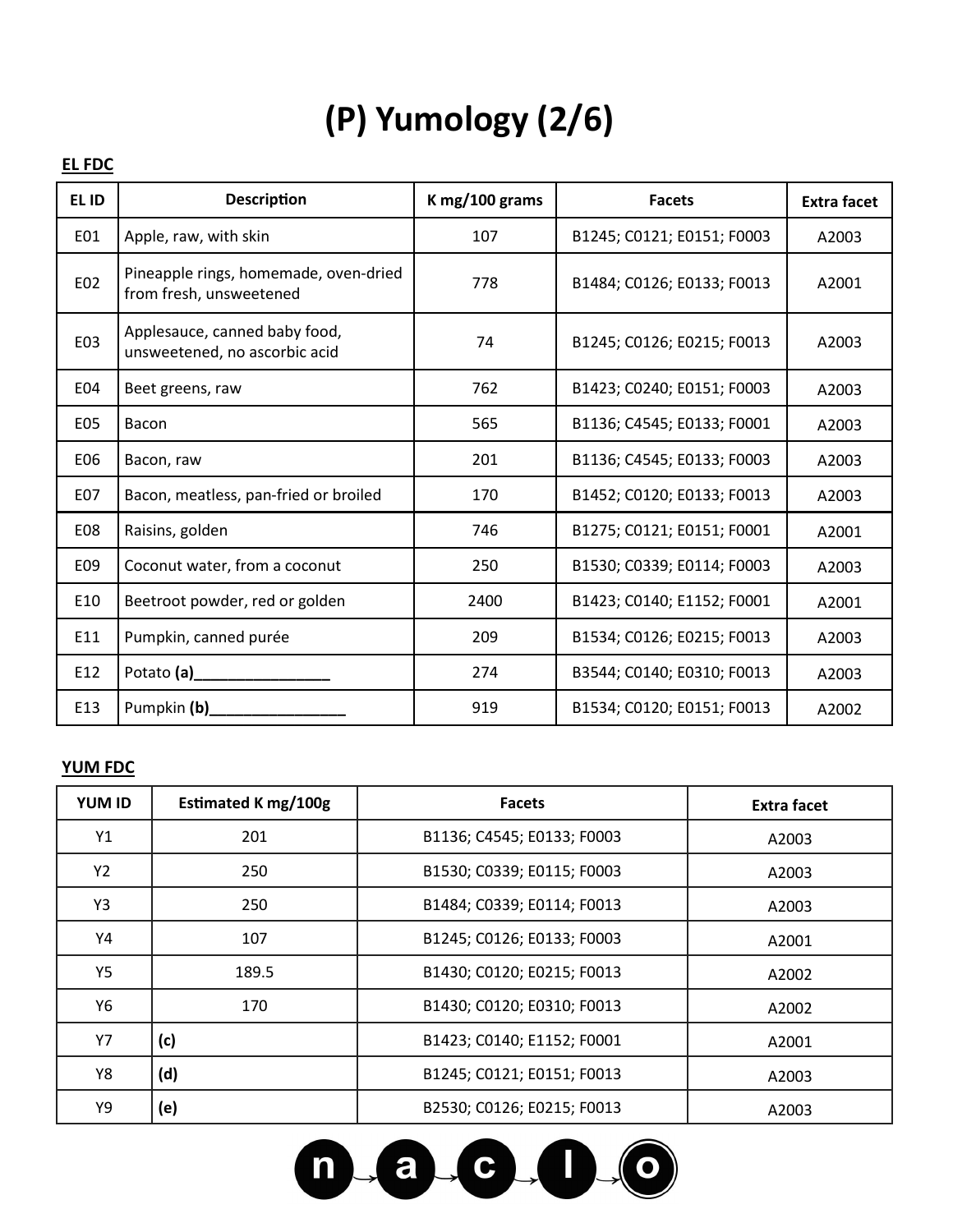### **(P) Yumology (3/6)**

#### **Food classification charts**

| B1297 | B3391 | B2002 |       |  |  |  |
|-------|-------|-------|-------|--|--|--|
|       |       | B1136 |       |  |  |  |
|       | B2299 |       |       |  |  |  |
|       | B3399 |       |       |  |  |  |
| B1347 | B1140 | B1599 | B1245 |  |  |  |
|       |       |       | B1344 |  |  |  |
|       |       | B1139 | B1275 |  |  |  |
|       |       | B1024 | B4270 |  |  |  |
|       |       |       | B1530 |  |  |  |
|       |       |       | B1484 |  |  |  |
|       | B1141 | B1160 | B1534 |  |  |  |
|       |       |       | B2530 |  |  |  |
|       |       |       | B3530 |  |  |  |
|       |       | B1165 | B1423 |  |  |  |
|       |       |       | B3542 |  |  |  |
|       |       | B1170 | B3544 |  |  |  |
|       |       | B1263 | B1430 |  |  |  |
|       |       |       | B1452 |  |  |  |
| B1438 |       |       |       |  |  |  |

| C3001 |       | C0760<br>C0654 |       | C0140 |       |       |       |       |  |  |
|-------|-------|----------------|-------|-------|-------|-------|-------|-------|--|--|
|       |       |                |       | C0240 |       |       |       |       |  |  |
|       |       |                |       | C0243 |       |       |       |       |  |  |
|       |       |                |       | C0120 |       |       |       |       |  |  |
|       |       |                |       |       | C0128 |       |       | C0121 |  |  |
|       |       |                |       |       |       | C0126 |       |       |  |  |
|       |       |                |       |       | C0339 |       |       |       |  |  |
| C4322 |       |                | C2345 |       |       |       |       |       |  |  |
|       |       |                | C2545 |       | C5545 |       |       |       |  |  |
|       |       |                |       | C4545 |       |       |       |       |  |  |
|       |       |                |       | C4546 |       |       |       |       |  |  |
|       |       | E0130          |       |       |       |       |       |       |  |  |
|       |       |                |       |       |       | E0115 |       |       |  |  |
|       |       |                |       |       | E0114 |       |       |       |  |  |
|       |       |                | E0103 |       | E0215 |       |       |       |  |  |
|       |       |                |       |       |       | E0310 |       |       |  |  |
|       |       |                | E0152 |       | E0122 |       | E0132 |       |  |  |
|       |       |                |       |       |       | E0133 |       |       |  |  |
|       |       |                |       |       |       | E1152 |       |       |  |  |
|       |       |                |       | E0151 |       |       |       |       |  |  |
|       |       |                |       |       |       |       |       |       |  |  |
|       |       | F0013          |       |       |       |       |       | A2001 |  |  |
|       | F0001 |                |       |       |       |       |       | A2002 |  |  |

A2003

**P3.** Briefly describe how the "Estimated K mg/100g" values are determined in the YUM FDC. For this question, you do not need to describe what any specific facets mean. As noted above, your answer to this question should not involve the "extra facets."

F0003

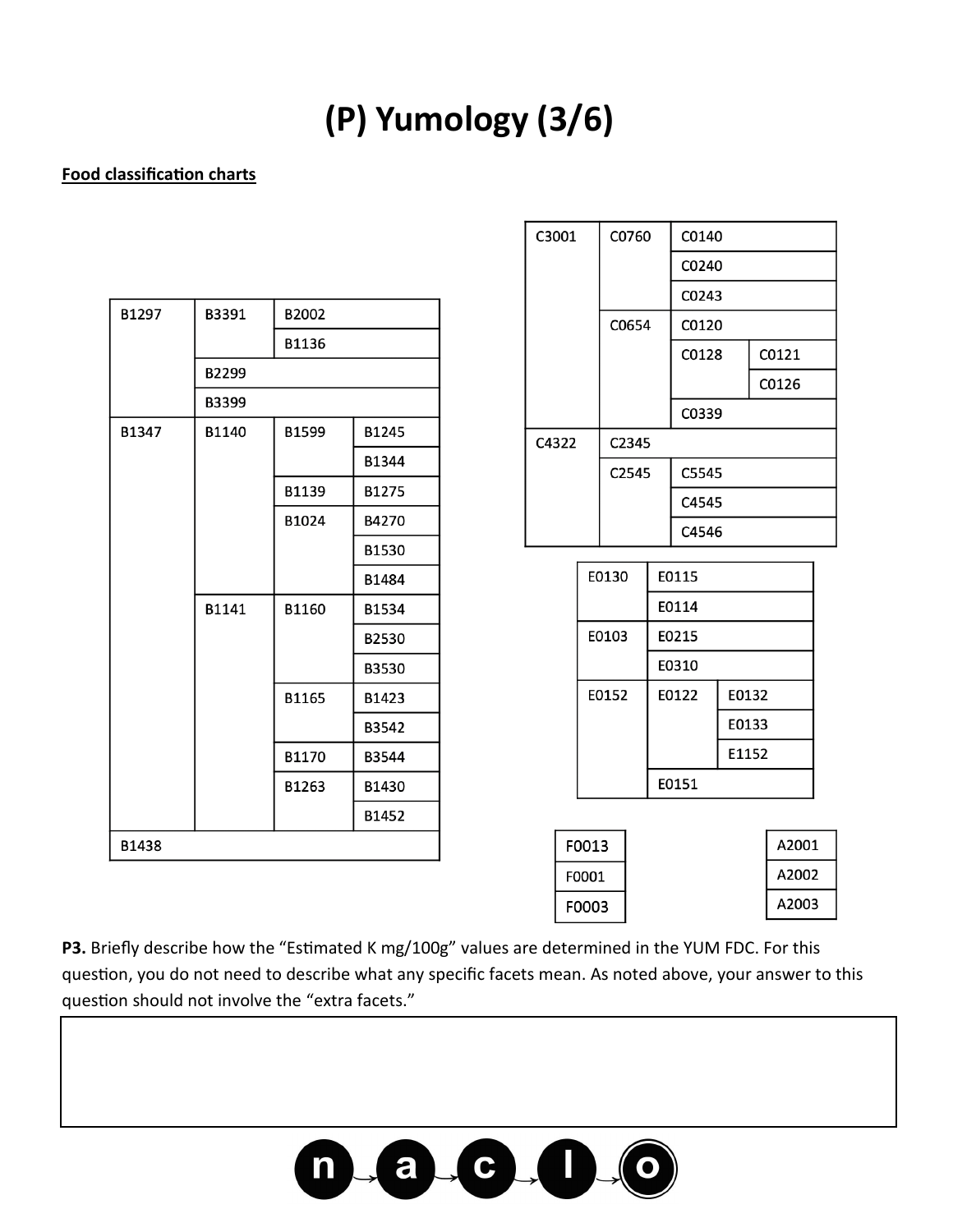## **(P) Yumology (4/6)**

**P4.** Each facet starts with a letter (B, C, E, F, or A). The facets that start with F describe whether the food is cooked. What type of information does each other letter correspond to?



**P5.** For each of the following facets, briefly describe what that facet means:



**P6.** Name a food ingredient that might have the facet B1438.

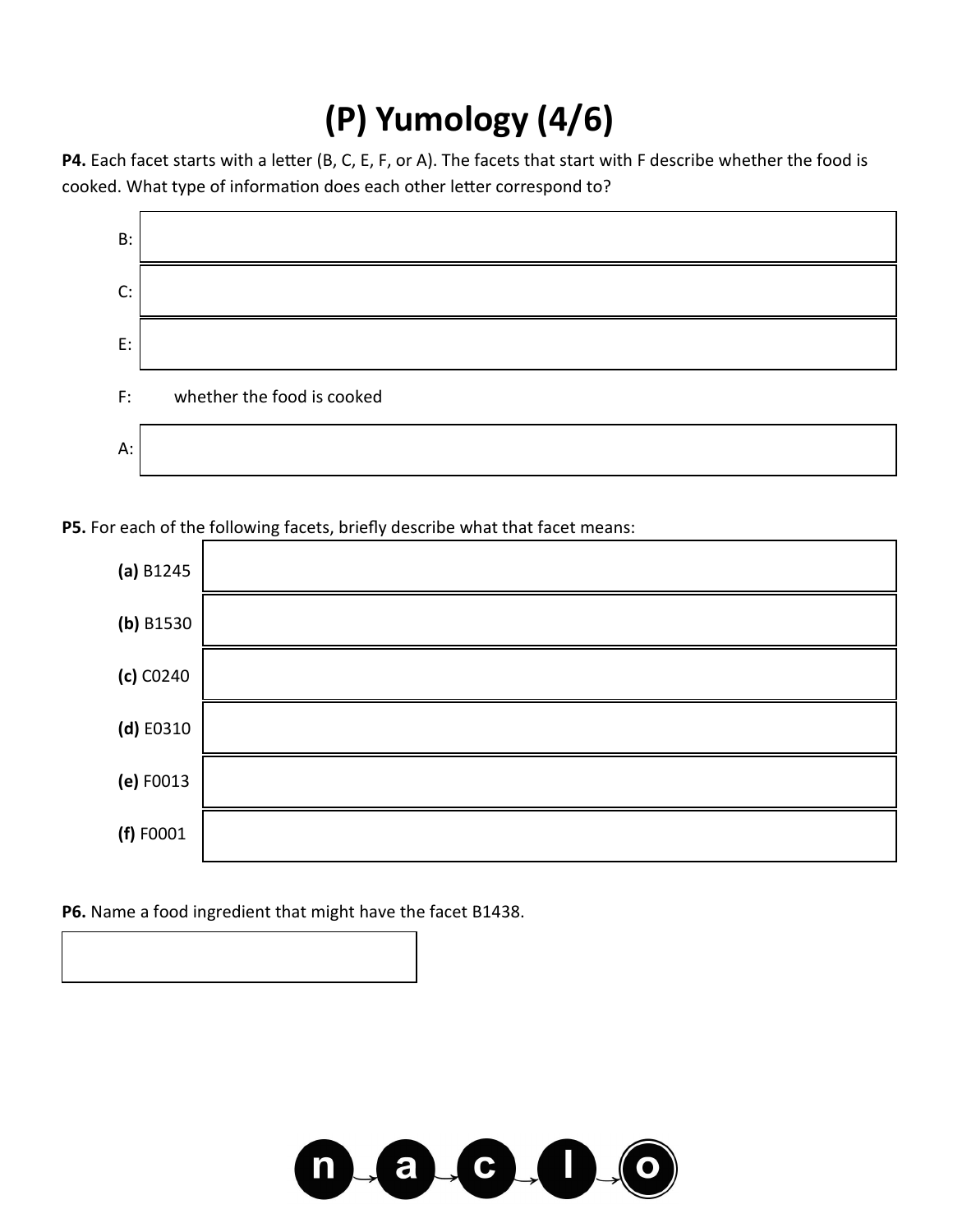# **(P) Yumology (5/6)**

**P7.** For each of the following YUM IDs from the YUM FDC, give a food description that could be associated with that ID (in the style of the descriptions in the EL FDC). There are many possible answers. For full credit, make sure that your answers cover all of the facets listed with each YUM ID:



**P8.** Even though they were not previously using it, NacLabs has decided to now include the "extra facet" in determining the "Estimated K mg/100g" values in the YUM FDC. Will this decision make the estimated values more accurate or less accurate? Explain your answer.

#### Glossary of food terms:

**Apples** are a fruit grown on a tree, available in red, green, and yellow varieties.

**Applesauce** is a dish made of apples (with their seeds and skin removed) blended until smooth.

**Ascorbic acid** is a chemical used to help preserve foods.

**Bacon** is a sliced breakfast food, typically made of pork but also available in meatless varieties made out of protein extracted from beans, nuts, grains, etc.

**Beet greens** are the leaves of a beet plant.

**Beetroot** is the root of a beet plant.

**Broiling** is a method of cooking in which the heat source comes from above.

**Canning** is a food preservation process that involves raising the food to a high temperature and then sealing it in a metal can.

**Chuck roast** is a type of beef.

**Coconut water** is a clear liquid found inside coconuts.

*(glossary continues on the next page)*